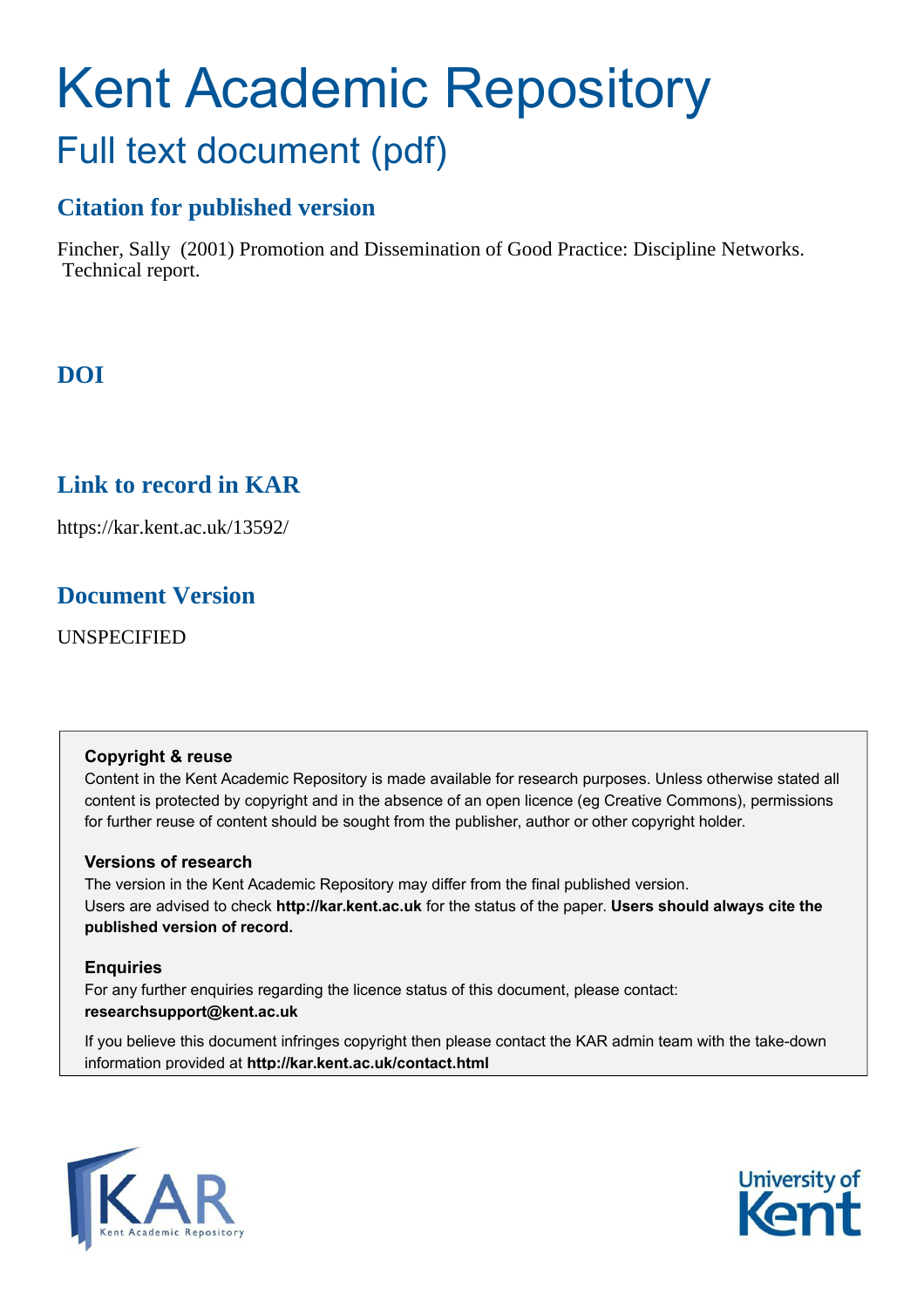# **Computer Science at Kent**

### **Promotion and Dissemination of Good Practice: Discipline Networks**

### **Sally Fincher**

Technical Report No. 7-01 May 2001

Copyright © 2001 University of Kent at Canterbury Published by the Computing Laboratory, University of Kent, Canterbury, Kent CT2 7NF, UK

# **Introduction**

This paper discovers the models adopted by the initial 24 Discipline Networks (DNs) and places them within a preliminary taxonomy.

Discipline Networks were created by a UK Department for Employment initiative with Higher Education and I present a very brief introduction to the background of this in the first two sections(1): The Discipline Networks Initiative: Background and the Discipline Networks Initiative: Aims and Objectives. In the middle section, The Discipline Networks Initiative: Six Models, I examine common features of the networks along two defined scales and show how these fall into one of six identified models. Finally, I present some conclusions.

Most of the material presented here was gathered in a series of interviews conducted between March and May 1995 with 22 of the 24 named network organisers $(2)$ , and some additional interviews with University administrators and members of the then Department for Employment. No individual attribution has been made to any of the interview material: where I have drawn on other material this is referenced in the usual way. I have tried throughout to preserve the voices of the individual speakers and not to pervert their points of view by paraphrase. Where ellipses are presented in material, these replace "Ums", "Ahs" and other repetitive speech habits. Where it has been necessary to introduce additional material for the sake of anonymity or for clarity, this has been placed within square brackets. All the ideas presented here are mine and are not necessarily shared by those interviewed.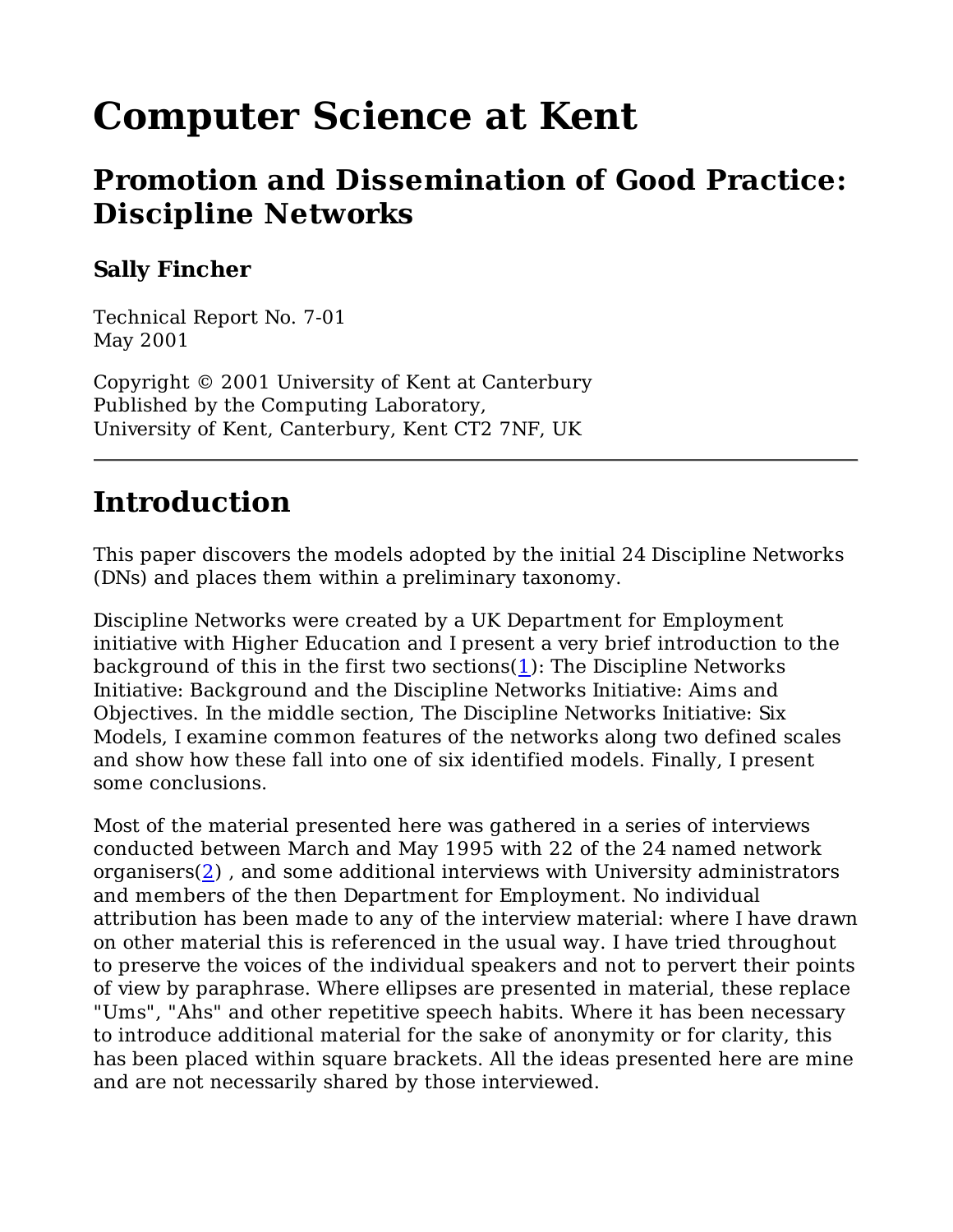Since this research was conducted, the UK Department for Employment has become the Department for Education and Employment. To save confusion, and as the initiative was conceived under the aegis of the old body, I have used the term Department for Employment throughout.

# **The Discipline Networks Initiative: Background**

The Discipline Networks (DNs) initiative was launched by the Department of Employment in 1994. It followed historically from other initiatives launched by the Department and most significantly from Enterprise in Higher Education (EHE). EHE contracts represented a long-term relationship with specific HE institutions (typical funding was of a million pounds over five years) and were concerned with the whole spectrum of an institution's activities, with the concrete aim of ensuring graduates entered the workplace with suitable transferable and work-related skills.

# **The Discipline Networks Initiative: Aims and Objectives**

The Department for Employment's aim for the DNs initiative was to Acarry the debate and experience around the Department's agenda to a wider body of specialists $(3)$  and it quite explicitly built on previous initiatives:

[the DNs initiative] complemented EHE, in getting not just .. I mean if someone in say computer science ... had some new innovation in teaching and learning it would probably only have gone across the university but this way it can go across the discipline, that's what it's about really. Horizontal rather than vertical.

Unlike EHE, however, the DNs initiative was conceived on a quite different scale. Each project was funded (in the first instance, as it transpired) for a single year and for a total sum of £15,000. Prospective DNs were required to submit a proposal for funds against certain criteria, but specifying individually and uniquely (within the presumably singular requirements of their own discipline) by what methods these criteria were to be achieved. These proposals, if successful was then turned into contracts between the DNs and the Department for Employment, specifying explicit timetabled outcomes.

Contracts and contractual obligations are not unique to this initiative, though, and the single most distinctive feature of DNs is their discipline basis. This was perceived as an improvement over EHE, whose centralised nature meant that academics could (and, in some cases, did) consider themselves as being led by the managers and administrators of their institution, and not their peers. This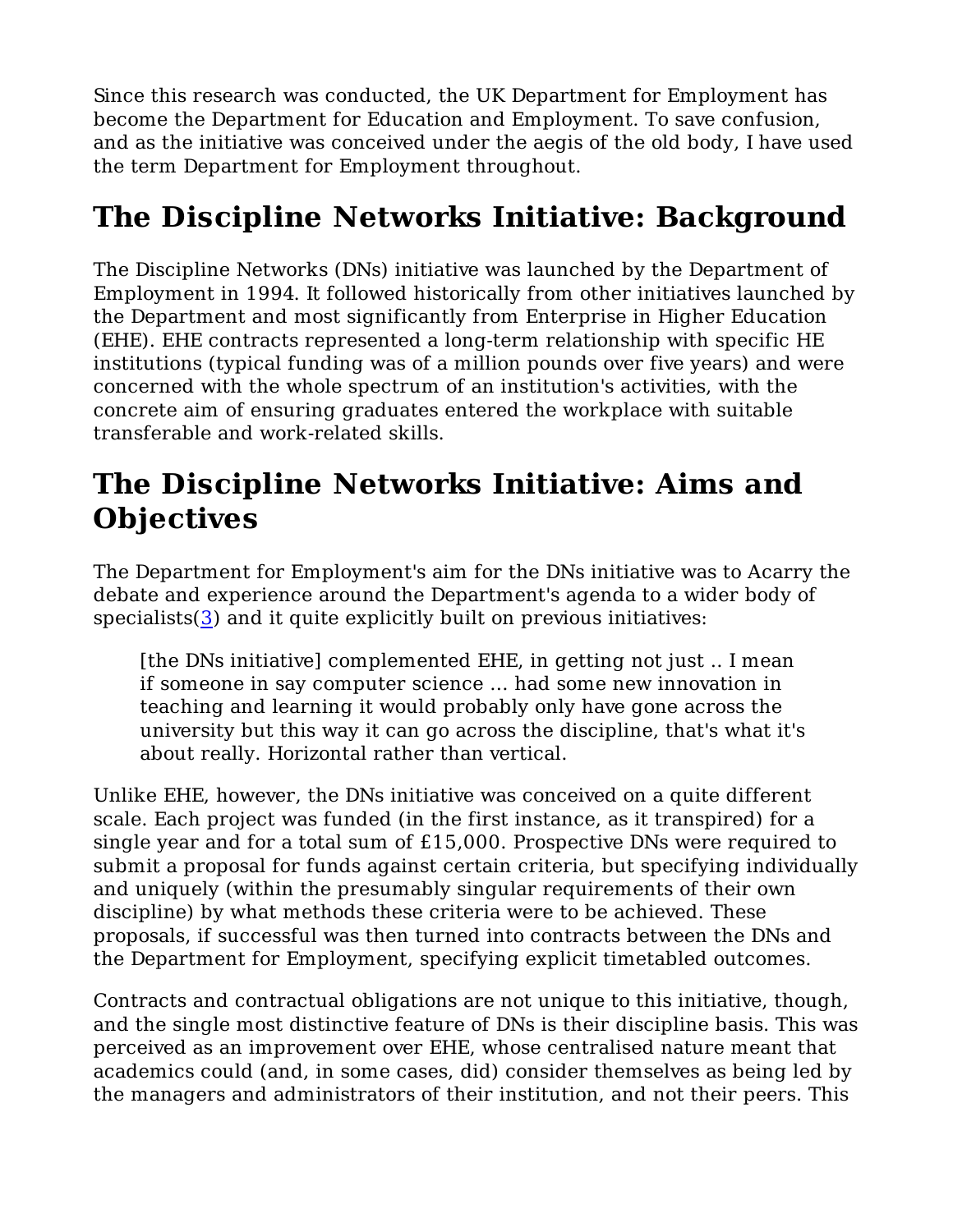point was explicitly made by a quarter of the interviewees, and so significant was this perception that the generation of the idea of DNs was claimed by (or credited to) four different, but named, individuals(4) .

Recently, however, we have recognised that we were neglecting the place of the Discipline in the culture of higher education. Many staff think of themselves first as Physicists, Archaeologists or Engineers first, and employees of a particular institution second (or third?). Their sense of professional identity, and the messages they listen to about what matters in their work, comes more from their peers and seniors in the discipline than from Vice Chancellors and Deans $(5)$ .

I've been trying to tell people at the Department for Employment for a long time that the discipline, the EHE idea was bound not to work as well as it would work if only they had some discipline network

years ago, when EHE was just beginning - no Universities selected yet - I argued that at least some of the money be used for disciplines and that a warp-and-woof approach would be best. I suggested that professional associations be approached, as their views would carry weight.

Within this framework of historical example, chronological, contractual and financial constraints, 24 Discipline Networks are currently operating. The rest of this paper will attempt to distinguish and categorise their activity, based on an analysis of qualitative material $(6)$ .

The impetus to discover criteria for qualitative analysis of this sort came from many sources. Whatever criteria the Department for Employment used to select the twenty four networks, it is axiomatic that they were consistently applied across all the bids. From this it follows that all DNs could be expected to be more similar than dissimilar, but this was clearly not so: twenty four networks had been set up and were operating in isolation; DNs organisers felt that they were all engaged in congruent activity; the quantative outputs (newsletters, surveys etc.) had a great similarity, which belied the fundamental differences between the operations of the individual networks. Additionally, there seemed to be a common, tacit, assumption (from the Department for Employment down) that "everyone knows what a network is". In the DNs context, the common aim - to promote and disseminate good practice in the teaching and learning of a discipline - was prescribed, and specific means by which this end was to be achieved were contractually agreed in advance. However, in practice, what a network is or does - the inherent mind-model all are expected to share and utilise - does not seem to have had a common currency or consensus From this research, it has been possible to identify two scales on which this kind of activity can be graded (the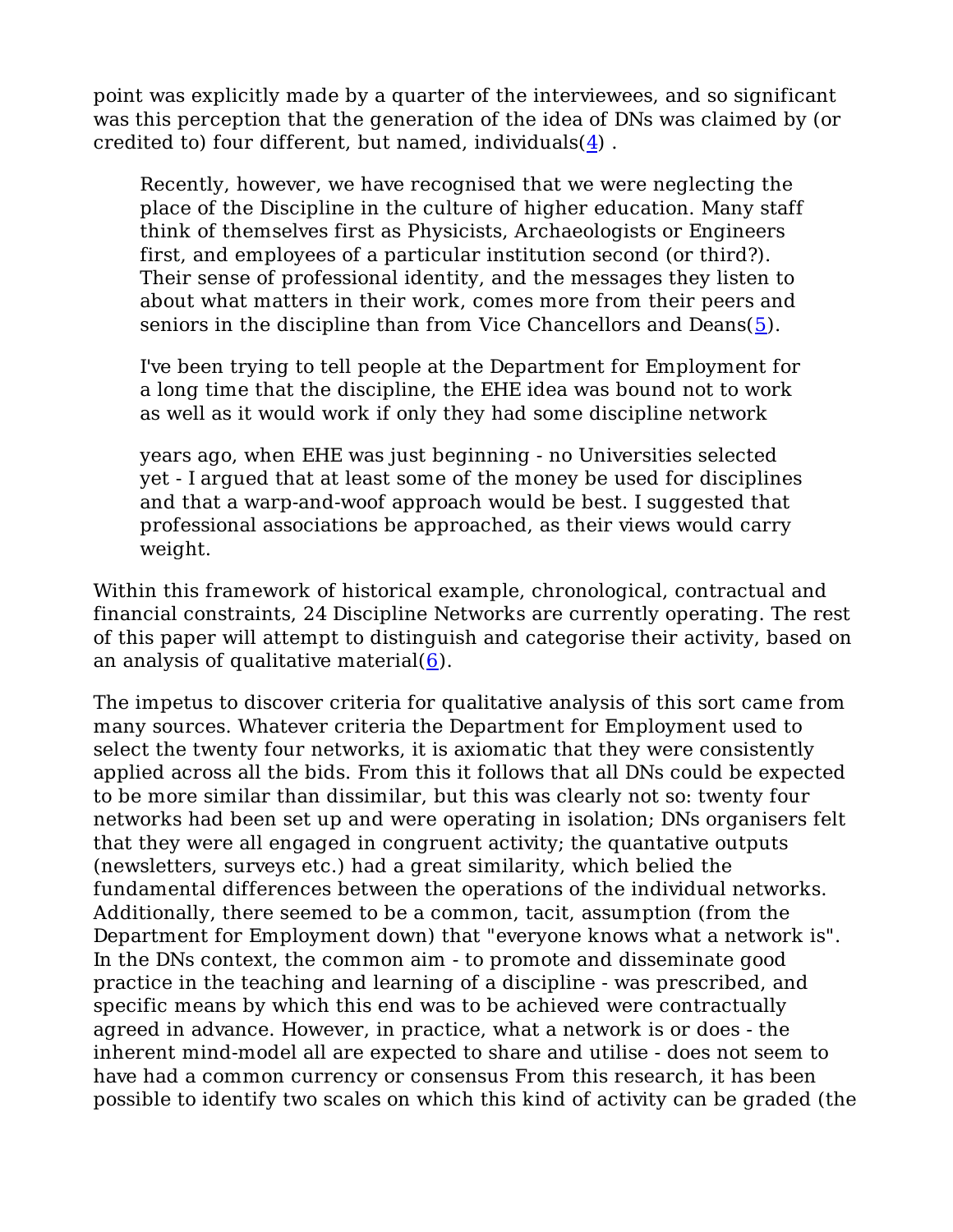noun/verb distinction and the concept of constituency) and six models of behaviour which DNs typically follow and which can be placed on those scales.

# **The "Network" Continuum**

Most DNs can be placed along a line drawn between their definition of network as a verb or as a noun. At the extreme verb end are those DNs which devote almost all of their resources to individuals, enabling them to do things. Here, a network exists only when it is being practised. At the extreme noun end it is more likely that resources will be targeted at the creating of things, events or materials. Here a network is created as the by-product of its use. The models of network activity can be placed along this line. I have called the models: Opportunist, Charismatic, Accretor, Builder, Radial and Problemsolver. Table one shows the proportions of DNs in each category. For the purposes of this paper, each DN was arbitrarily assigned a single-letter tag, by which means a single example DN can be followed through the tables, if desired.

Table 1: Discipline Networks shown by model and each model shown as a percentage of the whole. This is a crude division of networks by their most prominent characteristic only. Subtleties such as a Opportunist network run by a Charismatic on the basis of a previous enterprise (Accretor model) are not shown. Such a network would simply appear in the Opportunist row.

| Opportunists    | I, U, W                            | 12.50% |
|-----------------|------------------------------------|--------|
| Charismatics    |                                    | 4.00%  |
| Radials         | D, E                               | 8.50%  |
| Problem-Solvers | G, P                               | 8.50%  |
| Accretors       | H, K, Q, R                         | 16.50% |
| <b>Builders</b> | A, B, C, F, L, M, N, O, S, T, V, X | 50.00% |

#### **Network as a verb**

When networking is interpreted as a verb I use it to indicate the possibly engineered, possibly serendipitous exchanges which occur largely as the result of other opportunities amongst the necessary jog and bustle of common interests and activities. At this end of the spectrum there are two clusters of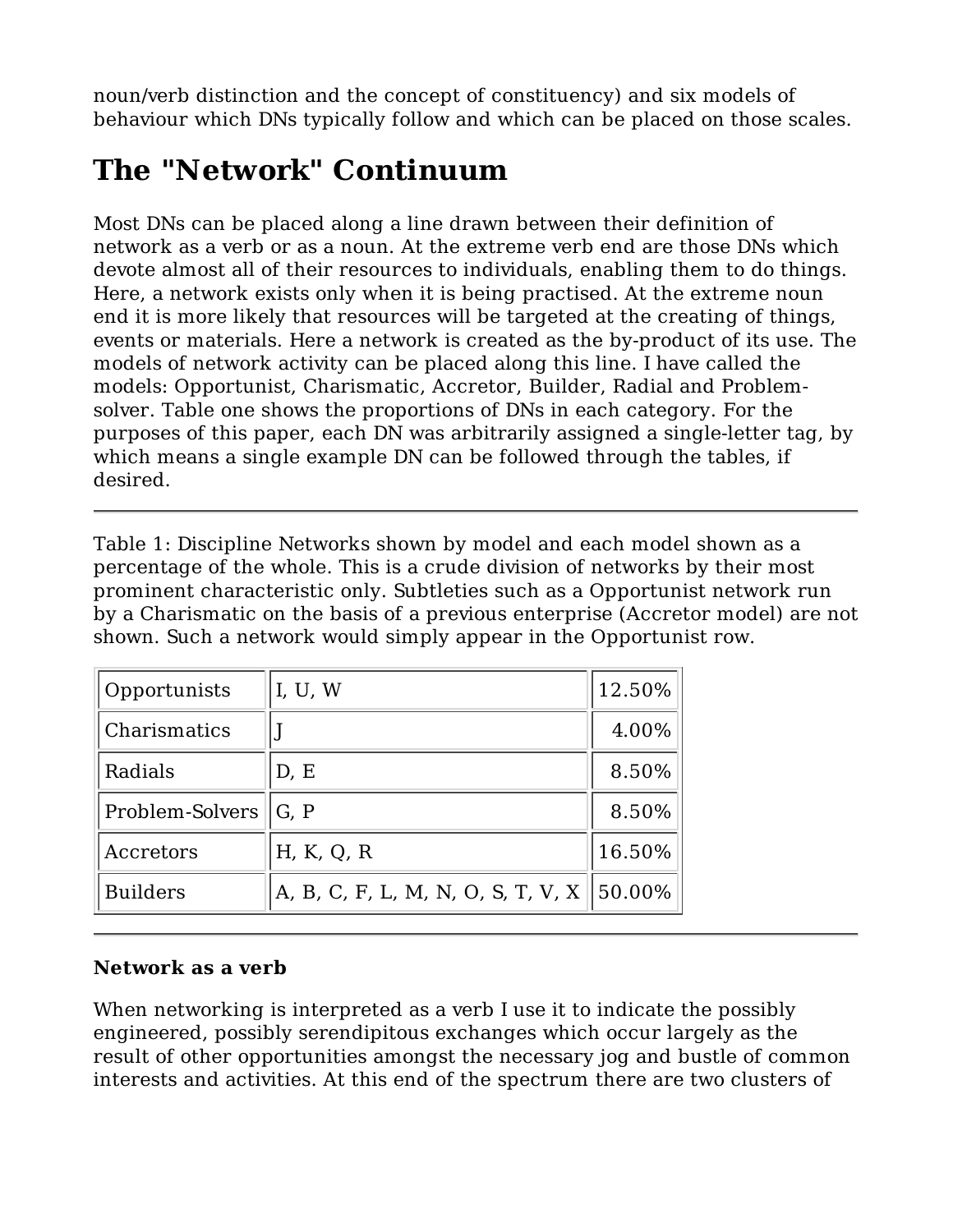DNs which seem to follow one of two models, the Opportunists and the Charismatics.

• Model one: Opportunists

The Opportunist DNs are characterised by their focus on creating opportunities for individuals to undertake work which is primarily for their own individual development. These networks may operate on a small or large scale, and may appear, in terms of their outputs to be very similar to all others, but can be characterised and distinguished by their view that networks engage people in activities for their own benefit in the teaching and learning arena.

It's all really about sharing. And it's the practitioners ... It's not the theoretical people. It's not the educationalists - although we have educationalists on it - and quite a few of the executive are educationalists - but it's the people who are actually at the coalface doing it. So they therefore are the ones with the ideas. They want to experiment, they want to try ideas out.

.. the theme is during the year people - small groups of really active interested people - get together, talk about very focused examples of teaching and ways of improving learning

[we created] this opportunity because lecturers had been monkeys doing their thing behind a closed door and not telling others and you're conscious that wheels were being invented and, and reinvented on a regular basis - and so that was sad really ... we felt this could be an opportunity to get together with these others and ... run something called a swap shop, which was just ... to get lecturers to tell all about their teaching and learning.

If there is a weakness in this model, it is that the penetration of ideas might be quite small as it relies on the enthusiasm of the participants to create more opportunities. There is a risk that these opportunities could or would be grasped by the same few each time.

• Model two: Charismatics

The Charismatic networks display a quite different nature. Here the activity of the DNs is formed around the personal vision, energy and contacts of the organiser. Of course, not just anyone can become a Charismatic. These leaders are characterised not only by their subject expertise (which gains them academic credibility and the respect of their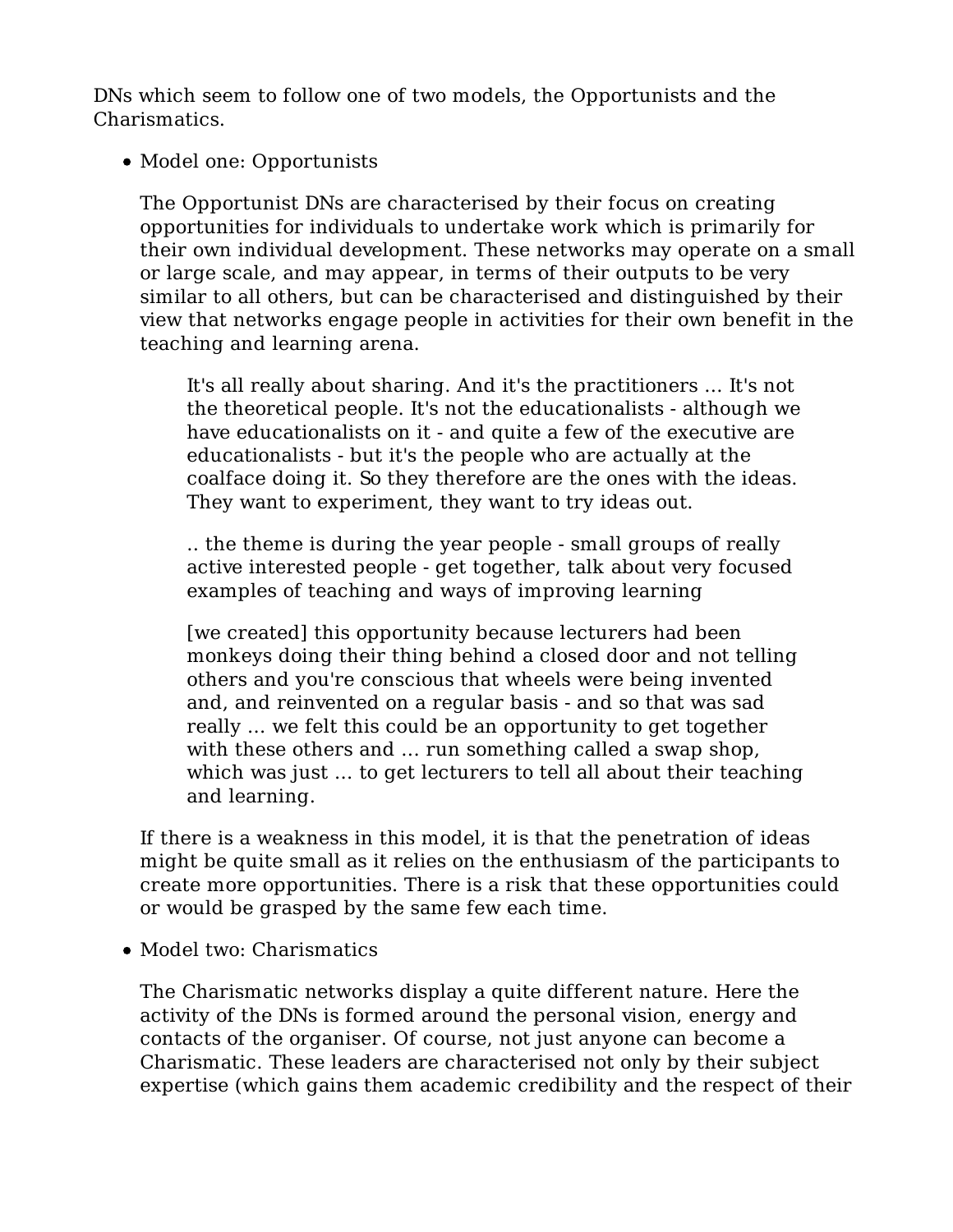peers) and length of time within the subject (which gives them a large number of contacts) but also by having remarkable enthusiasm for the process and practice of teaching and learning.

Because the organiser is essential to the function of any DN, when a Charismatic is in that position, those networks appear to operate in a very productive manner and, in terms of output, out-perform almost all other kinds. However, their strength is also their fatal flaw. The model can be emulated but is not transferable, either to another subject area or possibly within the subject. Without an engine, the car might grind to a halt - of course it might continue under its own momentum - but would some other method of propulsion, perhaps a lot of people pushing from behind.

Interestingly, it is quite clear that effort was expended to try and preclude this very successful type of network originating:

the whole idea of a Steering Board on the discipline network is that it can't just be one person's idea that is pushed to everybody. The Steering Group or Board will almost vet the ideas and then only when it's been through that process does it go out to the rest of the discipline, who of course can accept or reject it as they want. The Steering Board had to be made up of people who are in that discipline because obviously they (the people who are going to become involved) have to have the respect of other practisers of the network.

For whatever reason the "safeguard" of the Steering Group was instituted, it is almost automatically circumvented by the Charismatic model as such a leader can create a steering group out of the nexus out of their personal and professional contacts.

#### **Network as a noun**

At the noun end of the spectrum, DNs see their product as a semi-stable entity of relationships and exchanges amongst fixed end points. A network here is a thing with an identity separate from any given member or selection of members. Such a model needs only connections (between organisers and members, or people and events for example) and protocols (perhaps outlining the duties of a member, the responsibilities of being on a committee etc.) to make it work.

I took the most obvious clue to whether a DN considers its activity to be noun-based from claims that individuals could be members, whether there was something to which people could belong. You cannot, in any sensible way,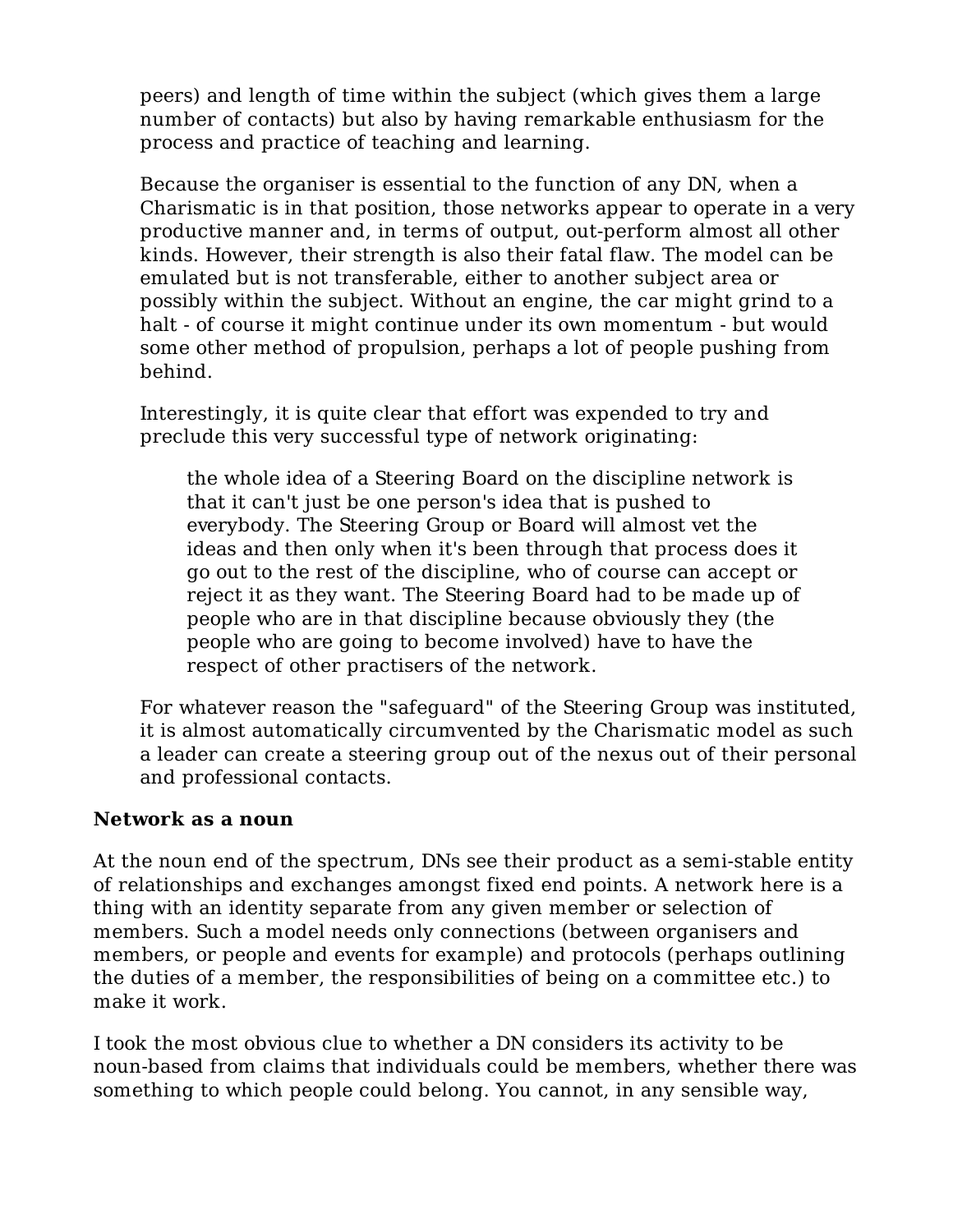belong to an activity so if you belong to a network there must be something stable and coherent to which you belong. As with the extreme verb end, here there are also two clear models which DNs seem to adopt, the Accretors and the Builders.

• Model three: Accretors

Accretors, perhaps, have had the easiest task in fulfilling the obligations of their contracts. They are characterised by having the results of one or more previous initiative to add to, accreting experience and membership from that.

Most commonly that previous activity was both funded by the EHE initiative and run by the (now) DN organiser:

And there was a long gap - of about 9 months between the old network and the new network. And that was, that worried me a bit because I thought we might have lost everything ... but in fact when we set things out, people were delighted. They came back in.

We're heavily into the innovative uses of technology in teaching and I saw this as an opportunity of broadening our remit to take in other innovative uses, well innovative approaches to teaching and learning, but obviously this one focusing on personal qualities ... so we have an established network of people involved in, or lecturers involved in, innovative approaches to teaching and this is just a logical extension of that activity.

But sometimes the DNs has simply taken over a previous effort, with a change of personnel in the leading role.

[there was] a sort of a spiritual ball, a spiritual base yes. Our Network in fact recruited heavily on [the previous] Network to kick-start ourselves. When we actually invited people to become part of our Network we started with the invitations in an arena where we knew that people would say "Yes" so we, simply, I suppose, bolted [the previous] Network onto our Network to start with.

Accretor-type networks seem to be achieving a great deal in a very short time, more than many other models. However (like the Charismatic-type with which they share some common features) they have foundations of previous enterprises on which to build; this model can be emulated, but again, it cannot be automatically transferred as its existence depends on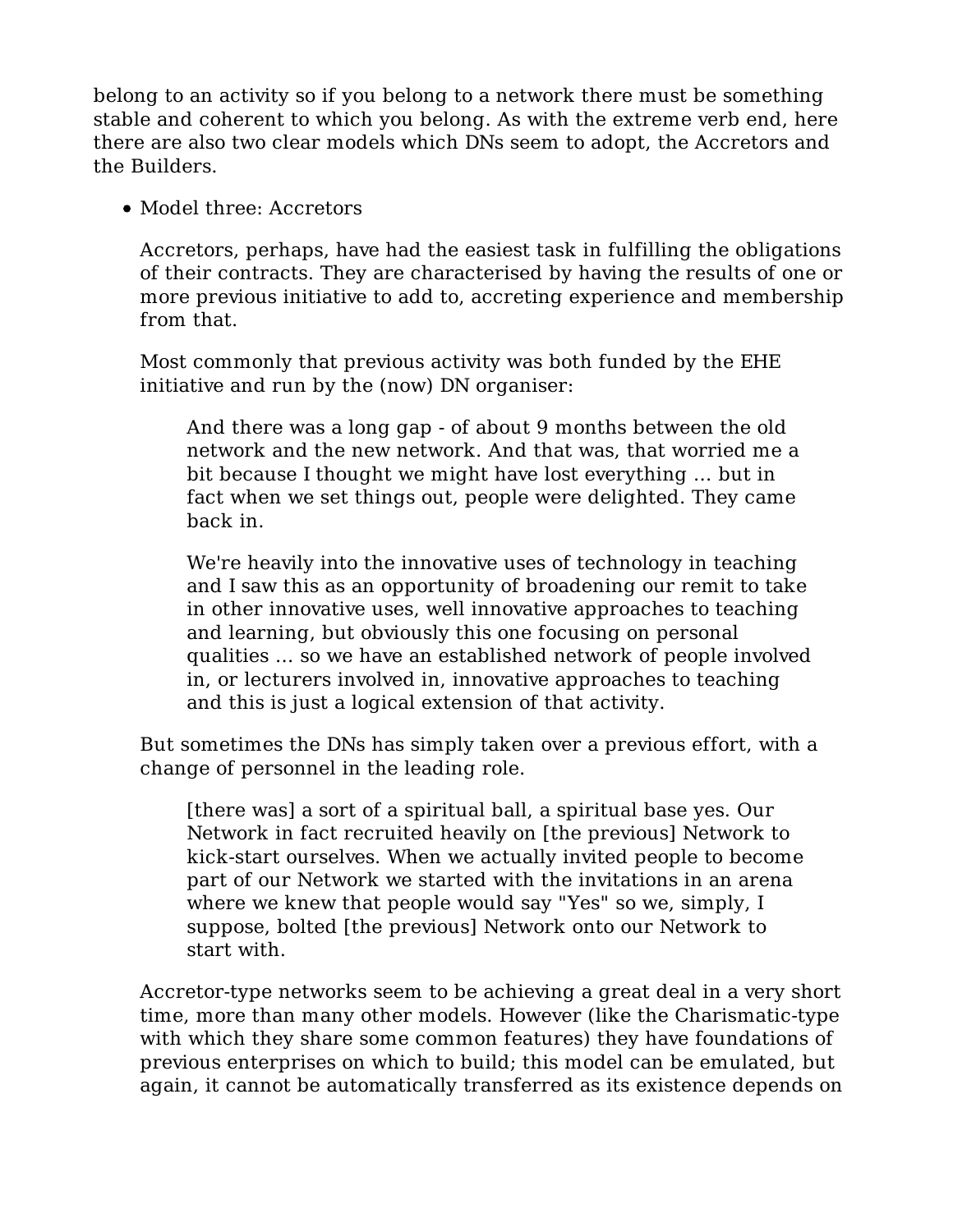circumstance. Whether the currently-operating DNs could be forming the basis for a later stage of accretor-type networks is an interesting speculation. It does not seem likely that the simple existence of a network is a guarantee that others will want to use it. It is, perhaps, significant, that this research uncovered only successful examples of the accretor-type; if there were unsuccessful previous attempts they would have had to have been deliberated discarded or to have been unsuccessful to the extent that no one was aware of their existence.

• Model four: Builders

Builders appear to have the same vision as the Accretors, but are starting from "square one". Here there has been no previous activity (or none visible to the DN organisers) to use as a foundation. However, the impulse to provide a structure of information and materials, to define a separately identifiable area of activity which means "joining the network" can be used in the same noun-based sense as with the Accretor-type networks.

And we hope by that workshop, and the results of that workshop, to start an ongoing commentary in our newsletter so that it will be disseminated to the entire country as far as [our discipline] is concerned And then we will start an ongoing editorial, in essence to exchange news, views, information. Because you know, we didn't realise at first that there are some areas within our subject area ... they never get out of their rooms, let alone speak to other Colleges so it's most important

In the meantime we're doing some research into employer's expectations and their perceptions of graduates to see ... how they perceive the product coming out of Universities and ... [how] ... their expectations and perceptions of levels of knowledge and skills and course content to see if we're actually delivering, you know, the right kind of person for the jobs that are currently available. That sort of research. And that's in progress at the moment.

The builder-model was by far the most commonly adopted amongst the initial DNs.

#### **Two Subsidiary Models**

No single definition can neatly encompass all the variety of thinking which has gone into these projects, though. Although the noun/verb distinction serves well as a first cut, it would be simplistic to expect the ideas and efforts of twenty four academically-inspired initiatives to toe a straight line.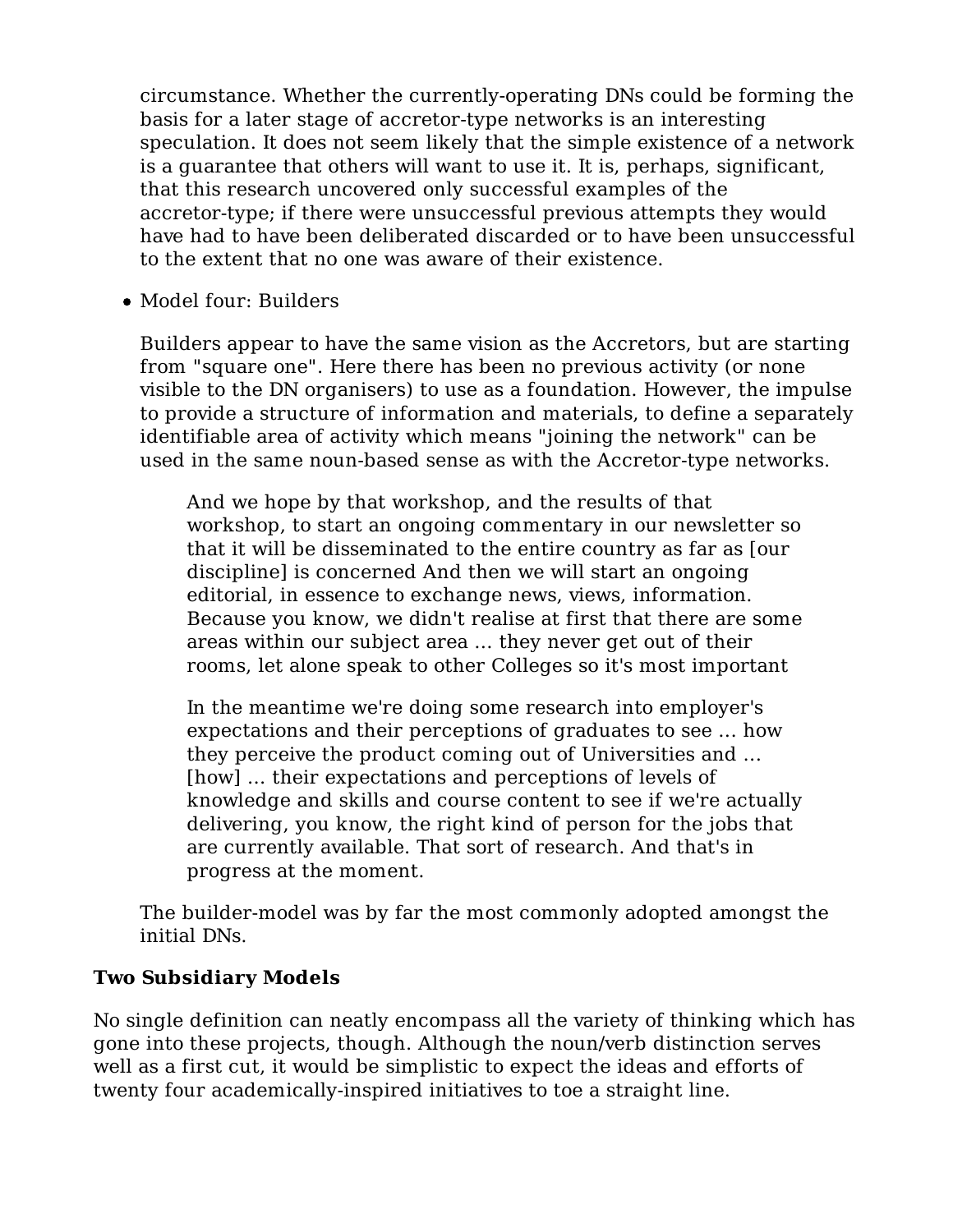Consequently, I have identified a subsidiary group of models which, whether they pursue their activities in a verb-manner or a noun-manner, perceive the model of their activity in a singularly different way. This group defines network as a function.

This definition of DNs activity is that they fulfill a function in which they themselves do not figure as end-parties. That is to say, they are not working for their own benefit, but as a catalyst or broker for others. For example, a network of this type might target its membership at educators but be functionally seeking a change in students, using its members as catalysts for this change. Again, two models emerge: the Radials and the Problem-Solvers.

• Model five: Radials

The Radials tend to be typified by being led by parties outside the Higher Education system, or at least outside the mainstream activity of teaching. More than any other model, this kind of DN views a "network" as having a centre to which everything refers

What I saw was that ... there is a network there now because we accredit all these courses ... but it's radial ... you know it's like spokes coming out ... say if we're the centre hub it's spokes coming out. There is very little cross discussion between those people who run these programmes in [this discipline] between the individual Universities. For me one of the benefits was the opportunity to actually get that group of people together and to meet and discuss and debate.

This model of a DN can only work where the originating body feels that it has something to offer which all the other parties lack. Of course, it also helps if all the other parties feel that they need that which is offered. This might be with the DN operating as a broker or filter, perhaps between employers and HE. Another way in which this type of DN can operate is if the initiator has some power to enforce their agenda (for example the professional accreditation of courses).

• Model six: Problem-solvers

The Problem-solvers have used the DNs initiative to focus on a single aspect of their discipline, perhaps much more in the "traditional" EHE mould. These tend to see themselves as student-centred rather than staffcentred and with a more limited scope and lifetime. In a few instances the DN has signalled this very strongly by incorporating the problem to be addressed within its name: a DN "for empowerment" or "selfdevelopment". Interestingly, during the course of this research, one DN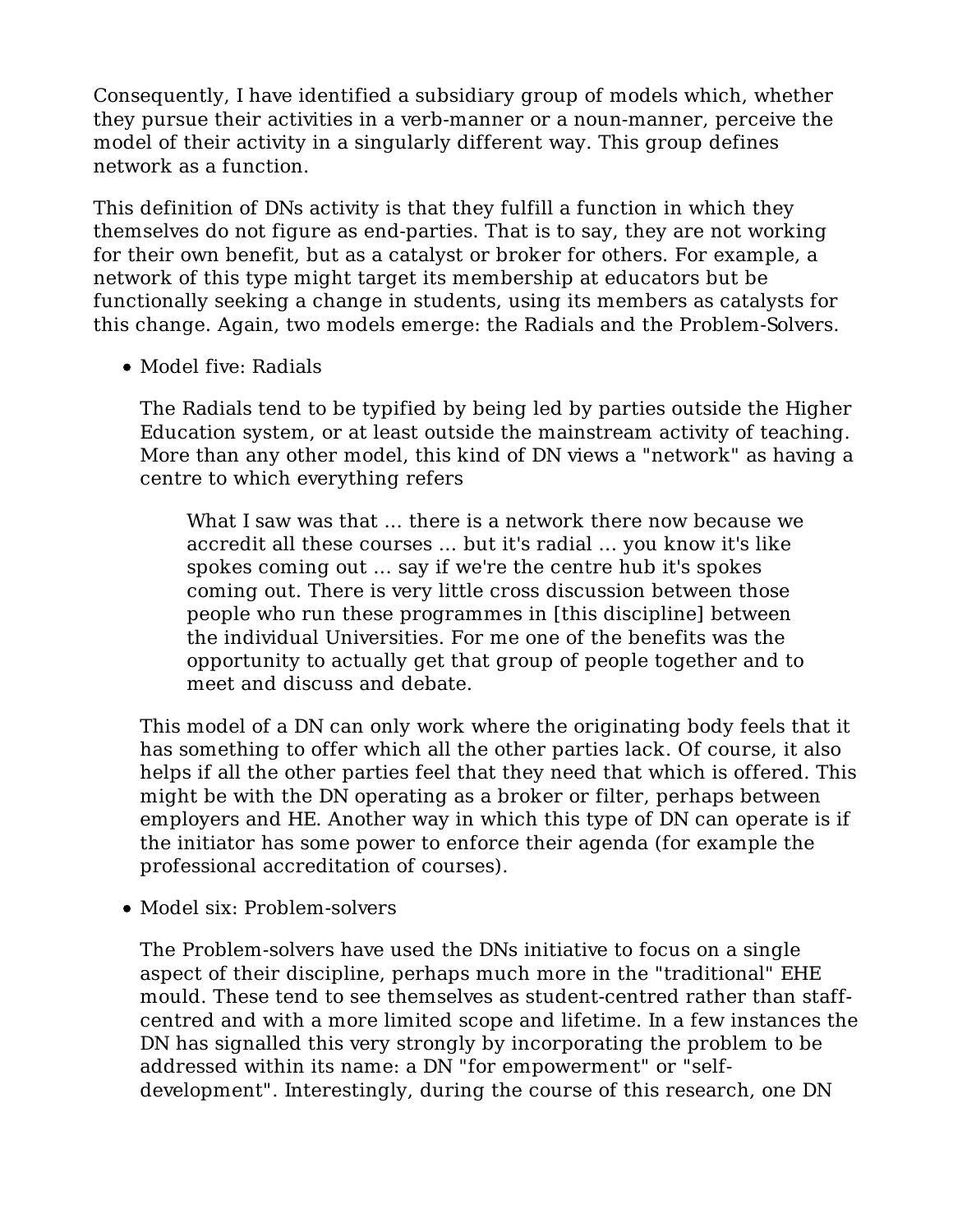moved from the noun-end of the network continuum to the adoption of this model by changing its focus and activities only slightly, but most significantly by re-naming itself a network which espoused "Skills for Life", signalling both to themselves and to the world that the initiators' model of their network had changed.

Table 2: This shows the networks by model divided along the verb-noun continuum (where VV=maximum verb-orientation and NN=maximum noun orientation).

|                |    |     |      | N | NN                               |
|----------------|----|-----|------|---|----------------------------------|
| Builder        |    |     | A, S |   | $\ B,C\ F$ , L, M, N, O, T, V, X |
| Accretor       |    | K,Q | H, R |   |                                  |
| Radial         |    | E   | I)   |   |                                  |
| Charismatic    |    |     |      |   |                                  |
| Opportunist    |    |     | U,W  |   |                                  |
| Problem-solver | IG | P   |      |   |                                  |

#### **Further considerations**

The verb/noun distinction is not necessarily a polarity; these six models are not necessarily exclusive. Nevertheless this does seem to be a useful and transferable definition which can characterise the qualities which underlie activities superficially dissimilar in terms of method of operation. Equally it can serve to distinguish two networks whose quantitatively measurable outputs (newsletters, conferences, surveys etc.) may be almost identical.

Neither is this distinction applicable only to the DNs initiative. An interesting example can be seen in the activity of the CTI Centre for Computing(7). Each year they run a large and successful conference. In an attempt to maintain the interest and contact between delegates over the rest of the year, after the 1994 conference they instituted a number of e-mail Special Interest Groups to support the strong involvement and enthusiasm developed over the course of the event. In this, they were trying to turn a physically located, serviceoriented, noun-based activity into an on-going verb-based "network".

These "e-SIG" groups have, to date, not proved to be at all popular. Superficially, this would seem to be disappointing and inexplicable. However, if this noun/verb distinction is applied, an explanation for their failure can be discerned: participants joined them with expectations set by another model of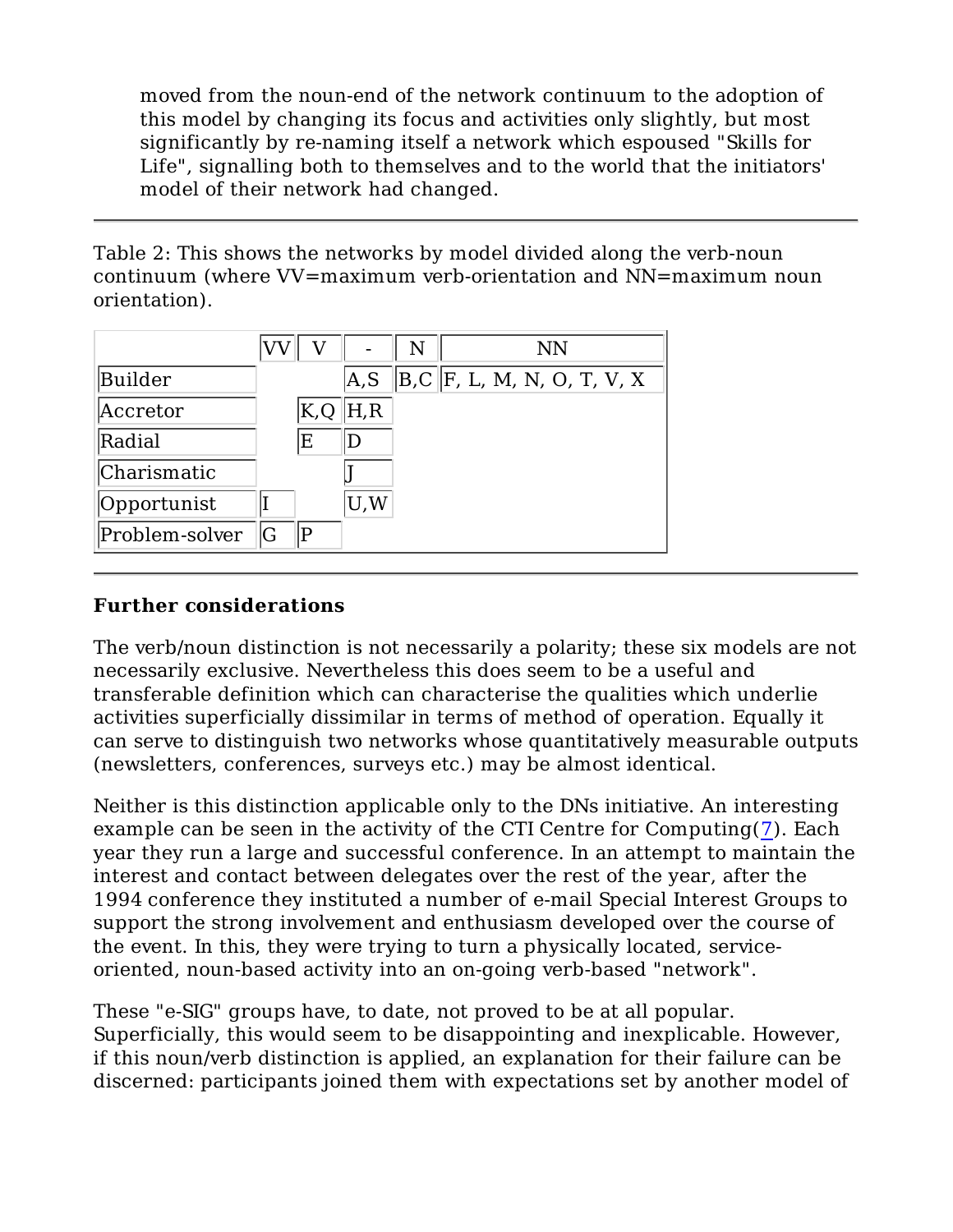activity; the old expectations (that they were at an isolated event to do something specific) were not transferable and the new expectations (that they were to take part in an on-going activity which had to fit in with their normal professional lives) were not made explicit.

# **The Dissemination Definition**

How a DN has approached the question of Dissemination (and espoused the model which underlies that approach) can be seen, to some extent, in relation to their model of networking. Those DNs which are at the verb-end of the continuum would be more likely to see discussion and participation as dissemination events; those at the noun-end, the creation of a resource as their primary method of dissemination. However, there are two other fundamental considerations, two other ways in which to view dissemination, which affect how a DN operates.

### **Function**

The first is what purpose, what function, the DN considers itself to be serving within the context of its own discipline. There are two frequentlyoccurring models, the ginger-group $(8)$  and the comprehensive. A ginger group is one which sees its function as "gingering-up" the teaching practice of a discipline both within HE and with respect to industrial partners in the process. The consequence of this is that a ginger group will see dissemination as a more ephemeral process; it will be sufficient for its purpose to engender awareness and raise issues. A comprehensive view of its purpose will cause a DN to place the activities of research about the state of teaching within the discipline, the collection of information, the production of publications and other similarly concrete objectives as fulfilling its dissemination requirement.

### **Constituency**

The other dissemination consideration is how a DN defines its constituency. The DNs initiative would seem to have been created with the assumption that subject practitioners are expected to have (at least) a common interest to communicate and that DNs simply facilitate that. Underlying this is the assumption that the commonality of subject knowledge and subject practice has already formed a "network" of interest. This is superficially obvious but underlyingly odd assumption, that a network is an extrapolation from a community of interest. A midwife travelling about and delivering individual women in their homes does not create a network of pregnant women. Likewise, opening a channel for discussion does not make a network of a discipline(9).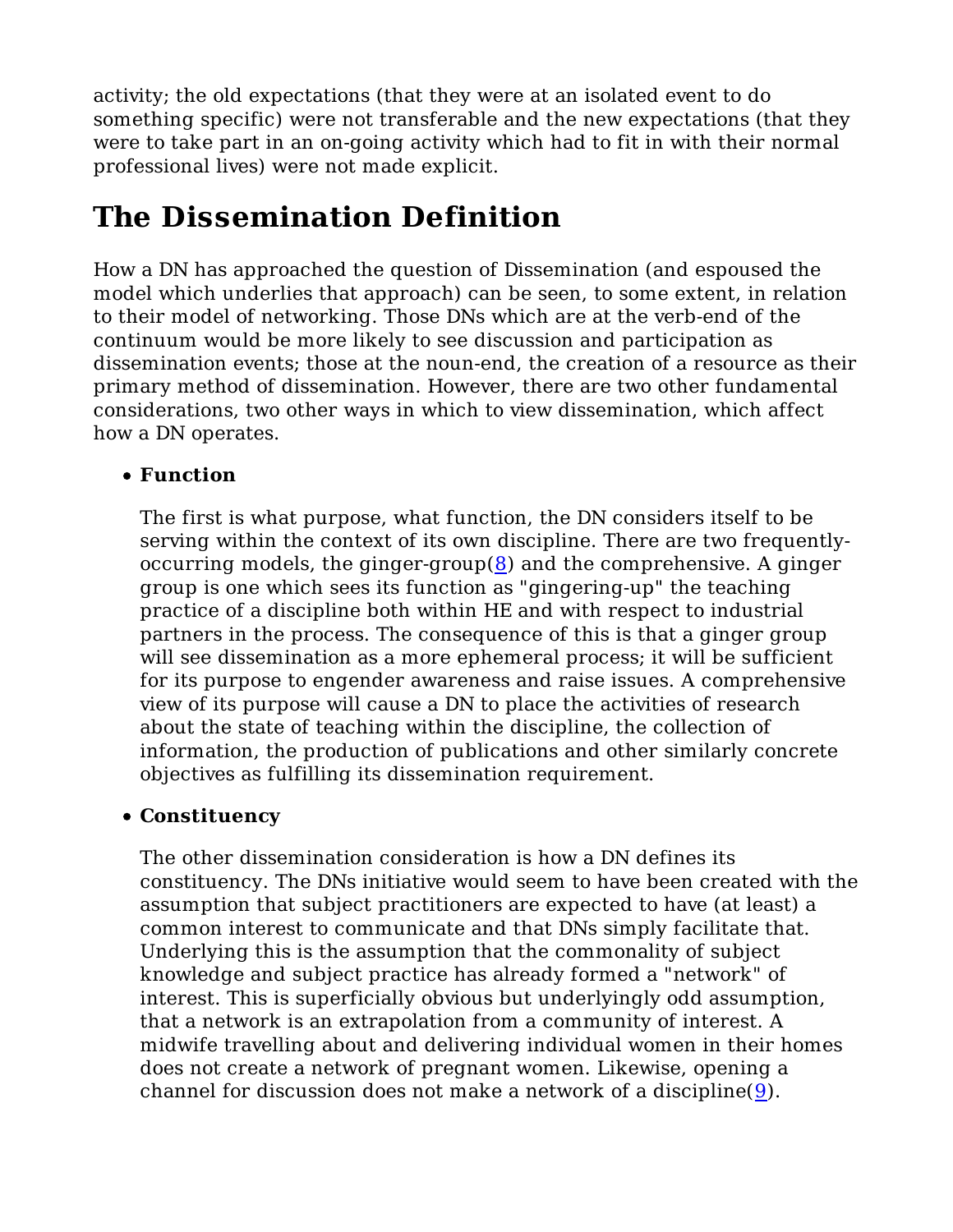Nevertheless, the idea that "networking" is a common academic activity, and one in which academics are skilled, is not unusual:

I don't see networks as being anything terribly original, I mean we have actually been doing this for as long as anybody can remember at a research level, we don't call it networks ... and the only thing that I can see that stops you from doing it in teaching is some kind of lack of focus and some kind of feeling of isolation which people actually need to get over. The principle of meeting to talk about teaching is much the same as the principle of talking - meeting to talk - about research.

This is an understandable, common-sense and seductive model. However in this context, it is dangerous because it neither implies nor involves commitment to the dissemination process. Initiation is not expected, there is no expectation of any continuing contact and no requirement to follow up: if the creation of a network is the aim, this kind of interaction (for the purposes of dissemination) must be superseded by a more organised and defined process. Alongside assumptions of this sort, of the existance and size of a constituency, are assumptions on the make up of that consistency. It is a human peculiarity to see oneself as interacting with ones peers and so the DNs, too, tend to be constituted to serve that portion of the community which the initiators perceive to be closest to them. This, of course, includes many of those practitioners that the activity was designed to serve. However, it automatically excludes others. An example of this at the most basic level is when asked about the penetration of a specific DN, a Head of Department replied "Well. It's not for the Professors".

If a network defines its constituency (or its constituency is perceived) rigidly within a section of practitioners, or even the discipline itself when defined as an academic pursuit, then even though most DNs strive for increased contact outside of the HE environment it may be very difficult to achieve above the level of a small number of self-selected "interested employers" and professional bodies.

On the other hand, a DN many not be based on a common set of assumptions. That is to say, a DN without a precedent (Accretor or Problem Solver type) and/or without an individual leader (Charismatic type) has no assumed (or, in extreme cases, even expected) constituency. In these cases its activity becomes, in addition to its specified aims, innovative and therefore, in addition, faces all the specific and peculiar set of problems which any innovative activity entails $(10)$ .

Consequently, how a DN sees its activity can be seen to rely on underlying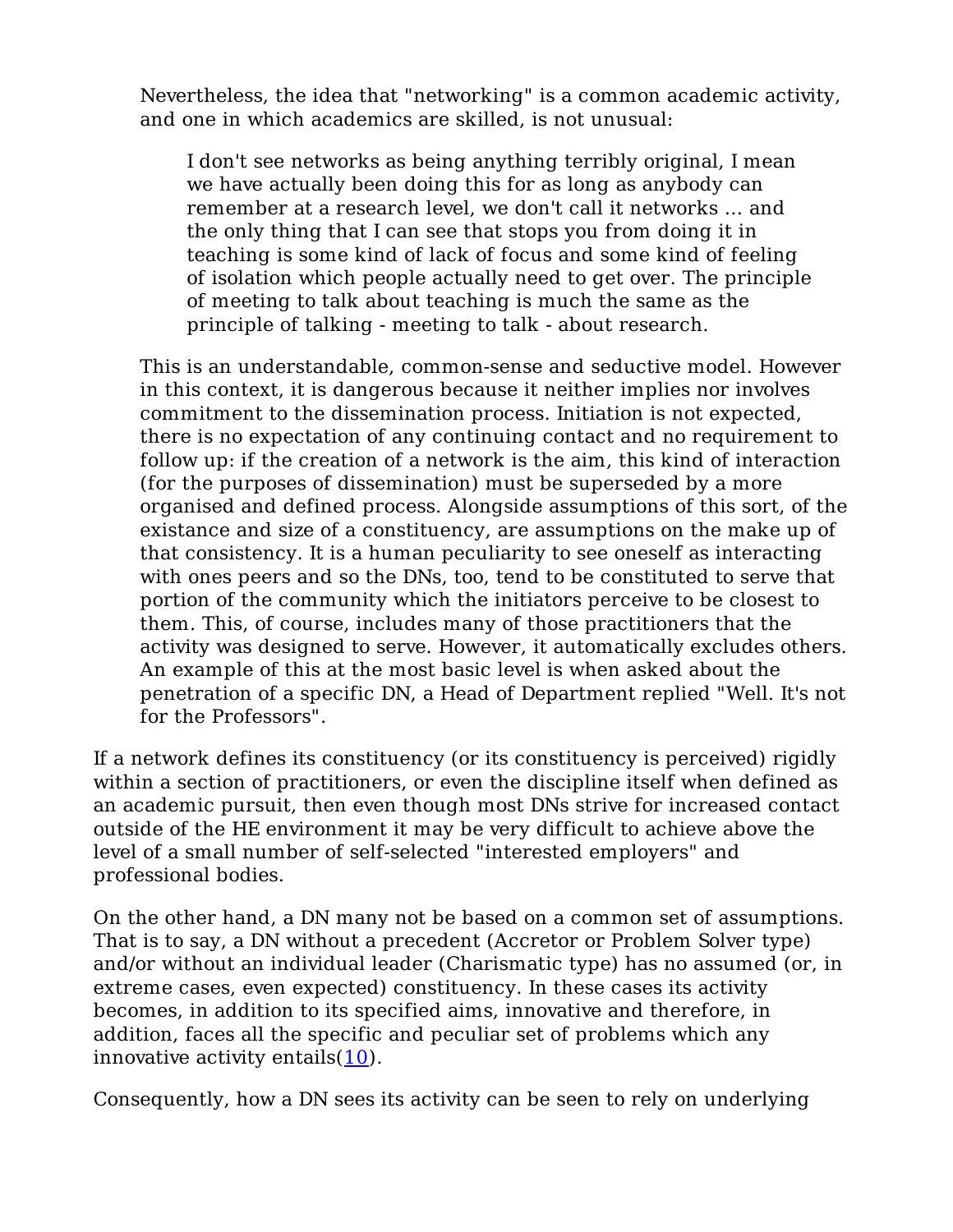assumptions about its dissemination function and dissemination constituency. Figure one and table three, below, displays the DNs with regard to this constituency and dissemination distinction. Figure one is a scatter graph plotting DNs against both the verb/noun and the constituency axes.

Table 3: The constituency distinction. This shows the networks by model divided with regard to their internal definitions of their constituency and dissemination remit.

#### **Key :**

- GG AGinger Group" extreme. Those networks which primarily regard themselves as being issue-based.
- G Those networks which display a mixture of issue-based and other activity (eg surveys)
- n/a This distinction is not applicable to the problem-solver model
- C Those networks which limit their constituency in some way (most usually geographically)
- CC Those networks which consider themselves to be comprehensive for their entire discipline



It is interesting to note that there is a rough correlation between noun-based activity (as shown in table two) and a comprehensive constituency (as shown in table three) across all the DNs models. This correlation is much stronger for the Builder model than any other, with 10 (out of 12) appearing at the noun-end and at the comprehensive-end of the respective graphs, and 5 of these networks (F, M, O, T and X) appearing in the most extreme category in each case. This would seem to indicate that if a DN adopts the Builder model (from necessity or from choice) then subsequent choices for its mode of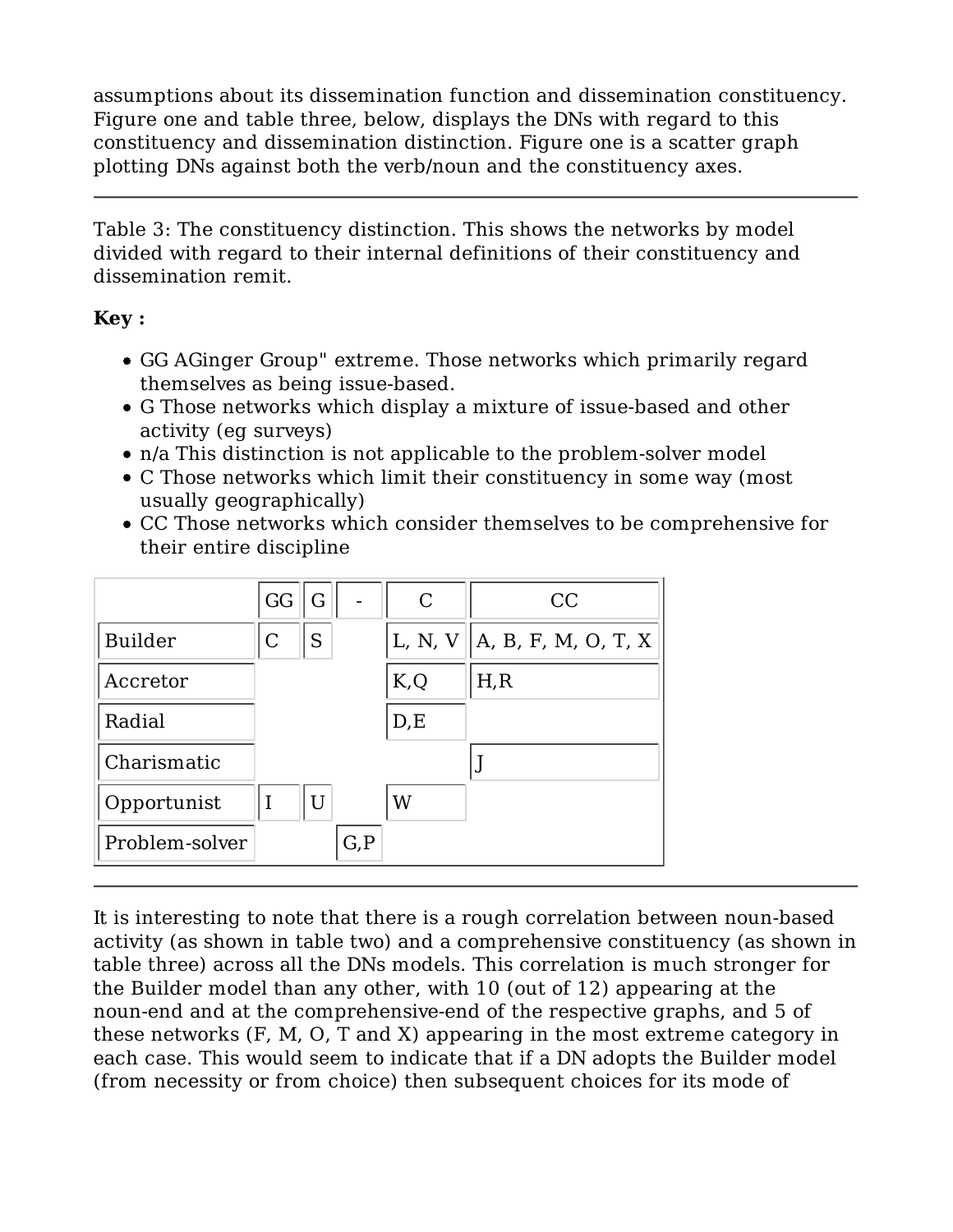operation are constrained.

Also interesting is the grouping of all the other networks away from the quadrant most heavily occupied by the Builder-type model. Although difficult to extrapolate from this data, built as it is exclusively on a single initiative, this may be a product of development over time. That is to say that when an activity is new, and forming an identity, it tends to a noun-based, comprehensive-constituency model; when it becomes established it moves away from this.

# **Conclusions**

Although this paper describes and defines models in a specified context, it would seem to be an example of a trend, and academics are increasingly engaging in this kind of activity in a teaching and learning arena(11). Discipline Networks themselves are just one example of this. As a specific example of a general case, then, it is hoped that the scales and models developed here might provide a framework for other activities; a qualitative and transferable way of thinking about the promotion and dissemination of teaching and learning for practising academics which does not depend on measuring the amount of material an initiative produces as a measure of its success.

Sally Fincher, January 1996

# **Endnotes**

- 1. For a fuller consideration of the conditions which led up to the EHE initiative, and, to a lesser extent, the DNs initiative itself, see *Achieving Quality Learning in Higher Education*, Peggy Nightingale and Mike O'Neil, Kogan Page, 1994.
- My grateful thanks to: Nick Bailey, Mike Bennett, Mike Brown and Doug 2. Goodsir, Ellie Chambers, Ashley Clarke and Mike Carney, Helen Corbett, Sue Doubell, Peter Franklin, John Garratt, Arnold Goldman, Roy Gregory, Simon Heath, Janet Henney, Dennis Hobson, Jill House, Ian Hughes, Mike Kitson, William Locke, Hugh Matthews, Pat McChesney, Peter McCrorie, Gaye Ortiz, Alan Pike, Richard Wilson, Gill Young and Di Marks-Maren for their time, co-operation, patience and hospitality.
- 3. David Stuart, Introductory Remarks at the first Discipline Networks Workshop, Sheffield, 12 July 1995.
- 4. There is also an interesting contextual use of the term (although not in its